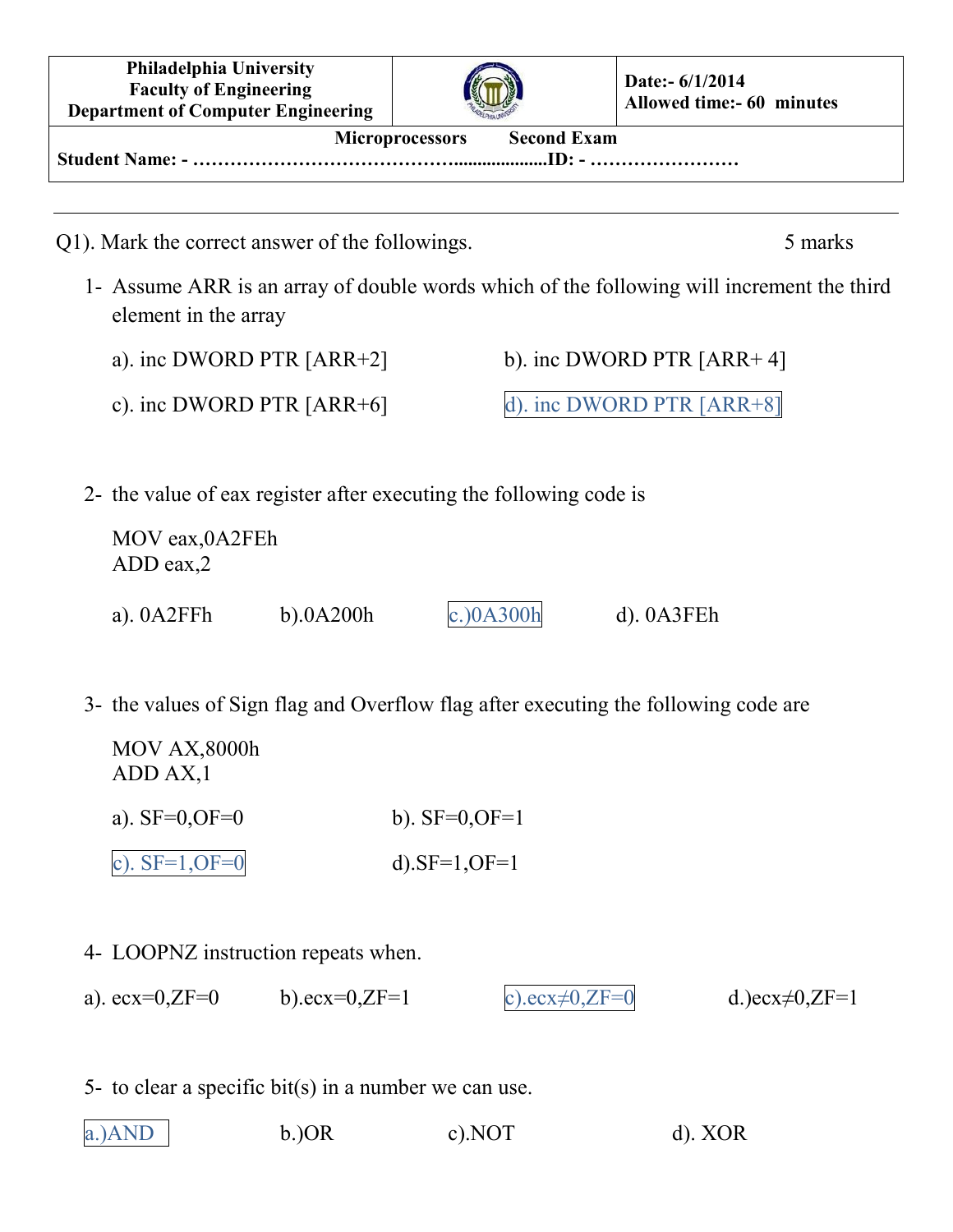Q2). Write the values of the Carry, Sign, Zero and Overflow flags after executing the following instructions 6 marks

MOV AX,7FF0h

| ADD AL, 10h | $CF=1$ | $SF=0$ $ZF=1$        | $OF=0$    |
|-------------|--------|----------------------|-----------|
| ADD AH, 1   |        | $CF=0$ $SF=1$ $ZF=0$ | $O (E=0)$ |
| ADD AX,2    | $CF=0$ | $SF=1$ $ZF=0$        | $O (E=0)$ |

Q3). Write the instructions that perform the following operations 3 marks

1- Jump to label L1 if the unsigned integer in BX is greater than or equal the integer in CX

| <b>CMP</b> | BX,CX |
|------------|-------|
| <b>JAE</b> | Ы     |

2- Clear bits 3 and 4 in AL register then if the result is Zero jump to L2, otherwise jump to L3

| <b>AND</b> | AL,E7 |
|------------|-------|
| JZ         | 1.2.  |
| <b>JMP</b> | L3    |

3- Clear the lower half of DX register and do not change the upper half.

AND DX,F0